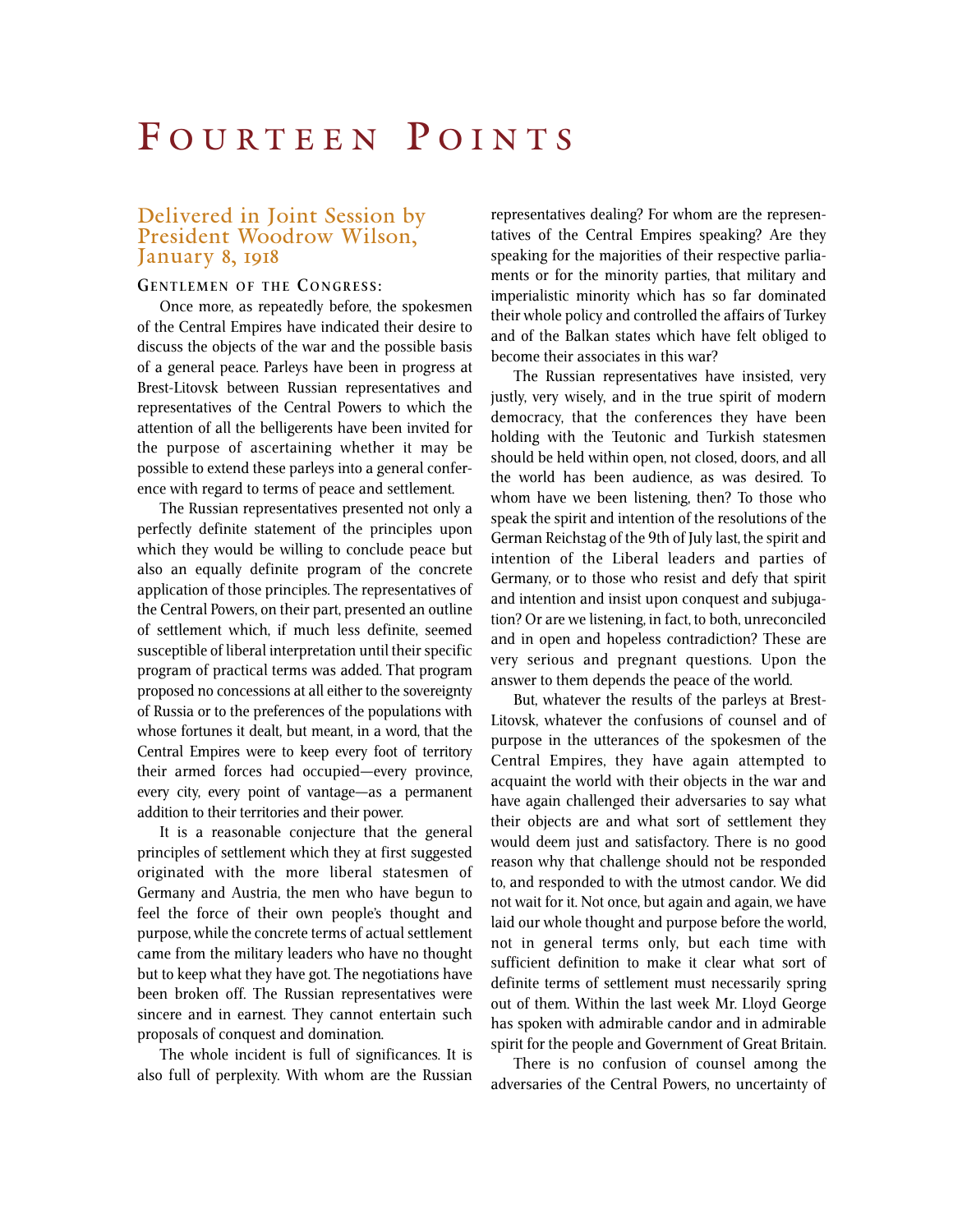principle, no vagueness of detail. The only secrecy of counsel, the only lack of fearless frankness, the only failure to make definite statement of the objects of the war, lies with Germany and her allies. The issues of life and death hang upon these definitions. No statesman who has the least conception of his responsibility ought for a moment to permit himself to continue this tragical and appalling outpouring of blood and treasure unless he is sure beyond a peradventure that the objects of the vital sacrifice are part and parcel of the very life of Society and that the people for whom he speaks think them right and imperative as he does.

There is, moreover, a voice calling for these definitions of principle and of purpose which is, it seems to me, more thrilling and more compelling than any of the many moving voices with which the troubled air of the world is filled. It is the voice of the Russian people. They are prostrate and all but hopeless, it would seem, before the grim power of Germany, which has hitherto known no relenting and no pity. Their power, apparently, is shattered. And yet their soul is not subservient. They will not yield either in principle or in action. Their conception of what is right, of what is humane and honorable for them to accept, has been stated with a frankness, a largeness of view, a generosity of spirit, and a universal human sympathy which must challenge the admiration of every friend of mankind; and they have refused to compound their ideals or desert others that they themselves may be safe.

They call to us to say what it is that we desire, in what, if in anything, our purpose and our spirit differ from theirs; and I believe that the people of the United States would wish me to respond, with utter simplicity and frankness. Whether their present leaders believe it or not, it is our heartfelt desire and hope that some way may be opened whereby we may be privileged to assist the people of Russia to attain their utmost hope of liberty and ordered peace.

It will be our wish and purpose that the processes of peace, when they are begun, shall be absolutely open and that they shall involve and permit henceforth no secret understandings of any kind. The day of conquest and aggrandizement is gone by; so is also the day of secret covenants entered into in the interest of particular governments and likely at some unlooked-for moment to upset the peace of the world. It is this happy fact, now clear to the view of every public man whose thoughts do not still linger in an age that is dead and gone, which makes it possible for every nation whose purposes are consistent with justice and the peace of the world to avow nor or at any other time the objects it has in view.

We entered this war because violations of right had occurred which touched us to the quick and made the life of our own people impossible unless they were corrected and the world secure once for all against their recurrence. What we demand in this war, therefore, is nothing peculiar to ourselves. It is that the world be made fit and safe to live in; and particularly that it be made safe for every peaceloving nation which, like our own, wishes to live its own life, determine its own institutions, be assured of justice and fair dealing by the other peoples of the world as against force and selfish aggression. All the peoples of the world are in effect partners in this interest, and for our own part we see very clearly that unless justice be done to others it will not be done to us. The program of the world's peace, therefore, is our program; and that program, the only possible program, as we see it, is this:

- I. Open covenants of peace, openly arrived at, after which there shall be no private international understandings of any kind but diplomacy shall proceed always frankly and in the public view.
- II. Absolute freedom of navigation upon the seas, outside territorial waters, alike in peace and in war, except as the seas may be closed in whole or in part by international action for the enforcement of international covenants.
- III. The removal, so far as possible, of all economic barriers and the establishment of an equality of trade conditions among all the nations consenting to the peace and associating themselves for its maintenance.
- IV. Adequate guarantees given and taken that national armaments will be reduced to the lowest point consistent with domestic safety.
- V. A free, open-minded, and absolutely impartial adjustment of all colonial claims, based upon a strict observance of the principle that in determining all such questions of sovereignty the interests of the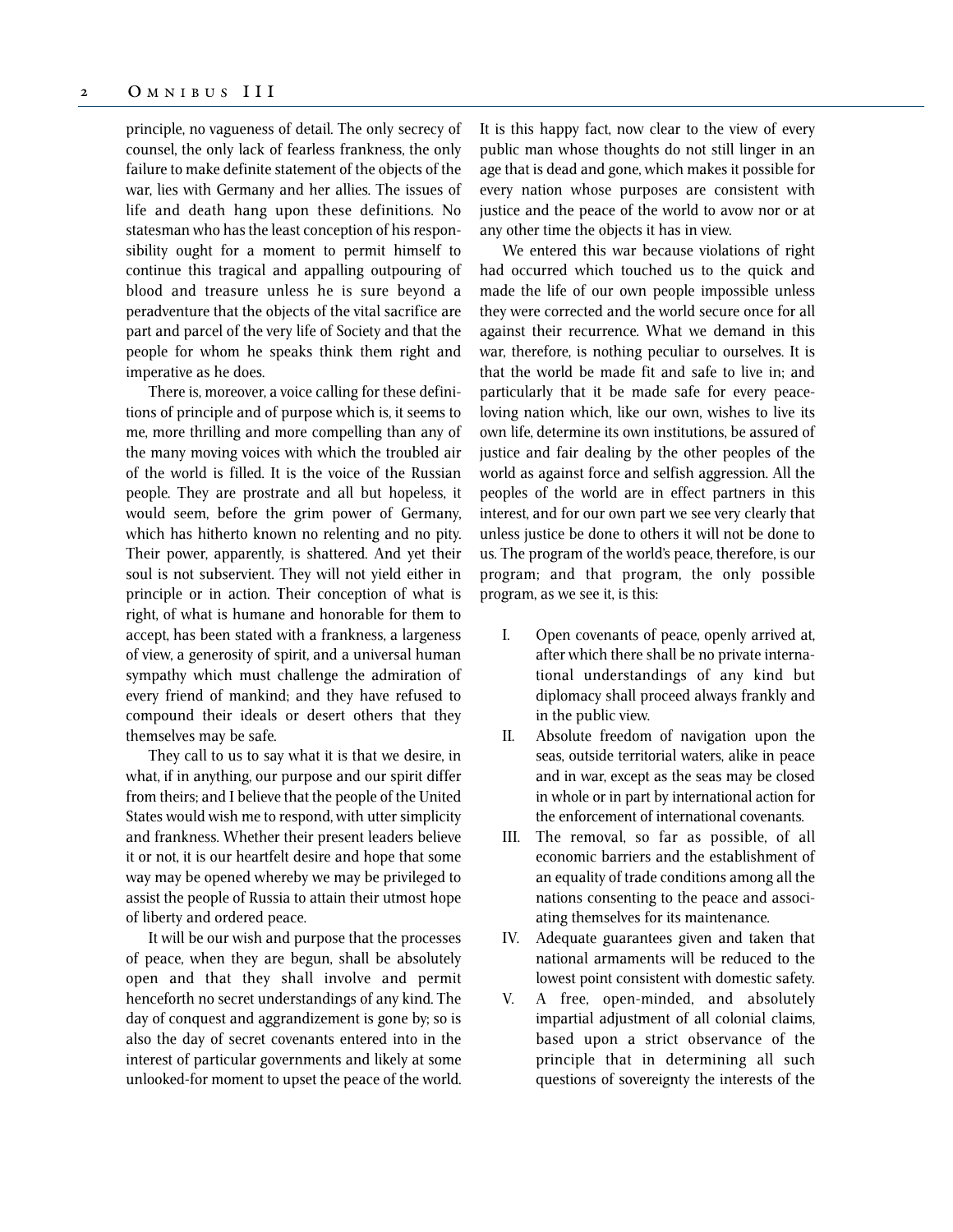populations concerned must have equal weight with the equitable claims of the government whose title is to be determined.

- VI. The evacuation of all Russian territory and such a settlement of all questions affecting Russia as will secure the best and freest cooperation of the other nations of the world in obtaining for her an unhampered and unembarrassed opportunity for the independent determination of her own political development and national policy and assure her of a sincere welcome into the society of free nations under institutions of her own choosing; and, more than a welcome, assistance also of every kind that she may need and may herself desire. The treatment accorded Russia by her sister nations in the months to come will be the acid test of their good will, of their comprehension of her needs as distinguished from their own interests, and of their intelligent and unselfish sympathy.
- VII. Belgium, the whole world will agree, must be evacuated and restored, without any attempt to limit the sovereignty which she enjoys in common with all other free nations. No other single act will serve as this will serve to restore confidence among the nations in the laws which they have themselves set and determined for the government of their relations with one another. Without this healing act the whole structure and validity of international law is forever impaired.
- VIII. All French territory should be freed and the invaded portions restored, and the wrong done to France by Prussia in 1871 in the matter of Alsace-Lorraine, which has unsettled the peace of the world for nearly fifty years, should be righted, in order that peace may once more be made secure in the interest of all.
- IX. A readjustment of the frontiers of Italy should be effected along clearly recognizable lines of nationality.
- X. The peoples of Austria-Hungary, whose place among the nations we wish to see safeguarded and assured, should be accorded the freest opportunity to autonomous development.
- XI. Rumania, Serbia, and Montenegro should be evacuated; occupied territories restored; Serbia accorded free and secure access to the sea; and the relations of the several Balkan states to one another determined by friendly counsel along historically established lines of allegiance and nationality; and international guarantees of the political and economic independence and territorial integrity of the several Balkan states should be entered into.
- XII. The Turkish portion of the present Ottoman Empire should be assured a secure sovereignty, but the other nationalities which are now under Turkish rule should be assured an undoubted security of life and an absolutely unmolested opportunity of autonomous development, and the Dardanelles should be permanently opened as a free passage to the ships and commerce of all nations under international guarantees.
- XIII. An independent Polish state should be erected which should include the territories inhabited by indisputably Polish populations, which should be assured a free and secure access to the sea, and whose political and economic independence and territorial integrity should be guaranteed by international covenant.
- XIV. A general association of nations must be formed under specific covenants for the purpose of affording mutual guarantees of political independence and territorial integrity to great and small states alike.

In regard to these essential rectifications of wrong and assertions of right we feel ourselves to be intimate partners of all the governments and peoples associated together against the Imperialists. We cannot be separated in interest or divided in purpose. We stand together until the end. For such arrangements and covenants we are willing to fight and to continue to fight until they are achieved; but only because we wish the right to prevail and desire a just and stable peace such as can be secured only by removing the chief provocations to war, which this program does remove. We have no jealousy of German greatness, and there is nothing in this program that impairs it. We grudge her no achievement or distinction of